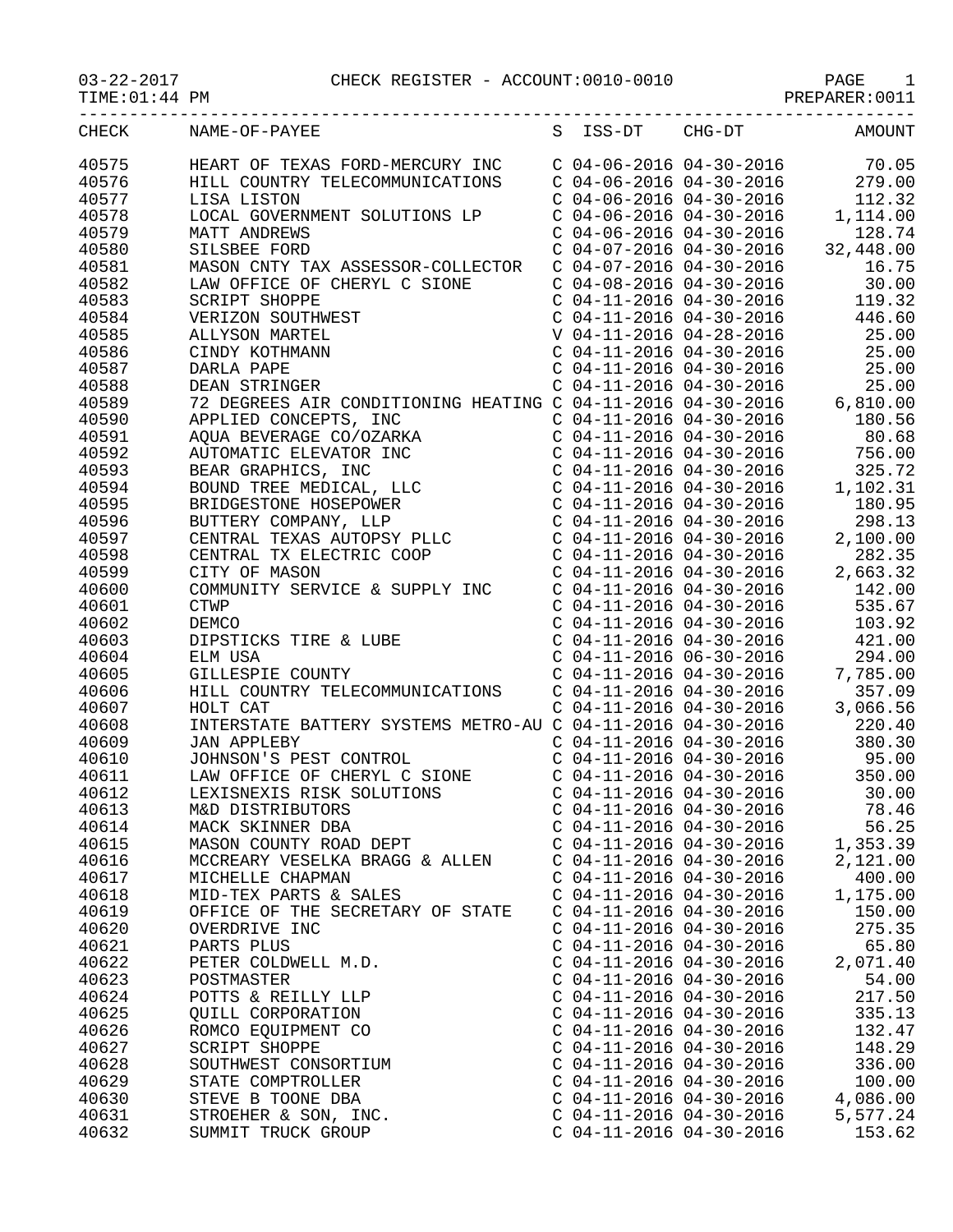03-22-2017 CHECK REGISTER - ACCOUNT:0010-0010 PAGE 2

-----------------------------------------------------------------------------------

| CHECK | NAME-OF-PAYEE                                                                                                                                                                                                                                                                                                                                                                              | S | ISS-DT                    | $CHG-DT$                                                                      | AMOUNT   |
|-------|--------------------------------------------------------------------------------------------------------------------------------------------------------------------------------------------------------------------------------------------------------------------------------------------------------------------------------------------------------------------------------------------|---|---------------------------|-------------------------------------------------------------------------------|----------|
| 40633 | $\begin{tabular}{l c c c c c} \multicolumn{4}{l}{\textbf{NAME-OF-PAYEE}} & \multicolumn{4}{l}{S} & \multicolumn{4}{l}{555-DT} & \multicolumn{4}{l}{CH-G-DT} & \multicolumn{4}{l}{\textbf{MMOUNT}} \\ \multicolumn{4}{l}{\textbf{TEES}} & \multicolumn{4}{l}{\textbf{C 04-11-2016 04-30-2016 42.39} } & \multicolumn{4}{l}{\textbf{C 04-11-2016 04-30-2016 42.39} } \\ \multicolumn{4}{l}{$ |   |                           |                                                                               |          |
| 40634 |                                                                                                                                                                                                                                                                                                                                                                                            |   |                           |                                                                               |          |
| 40635 |                                                                                                                                                                                                                                                                                                                                                                                            |   |                           |                                                                               |          |
| 40636 |                                                                                                                                                                                                                                                                                                                                                                                            |   |                           |                                                                               |          |
| 40637 |                                                                                                                                                                                                                                                                                                                                                                                            |   |                           |                                                                               |          |
| 40638 |                                                                                                                                                                                                                                                                                                                                                                                            |   |                           |                                                                               |          |
| 40639 |                                                                                                                                                                                                                                                                                                                                                                                            |   |                           |                                                                               |          |
| 40640 |                                                                                                                                                                                                                                                                                                                                                                                            |   |                           |                                                                               |          |
| 40641 |                                                                                                                                                                                                                                                                                                                                                                                            |   |                           |                                                                               |          |
| 40642 |                                                                                                                                                                                                                                                                                                                                                                                            |   |                           |                                                                               |          |
| 40643 |                                                                                                                                                                                                                                                                                                                                                                                            |   |                           |                                                                               |          |
| 40644 |                                                                                                                                                                                                                                                                                                                                                                                            |   |                           |                                                                               |          |
| 40645 |                                                                                                                                                                                                                                                                                                                                                                                            |   |                           |                                                                               |          |
| 40646 |                                                                                                                                                                                                                                                                                                                                                                                            |   |                           |                                                                               |          |
| 40647 |                                                                                                                                                                                                                                                                                                                                                                                            |   |                           |                                                                               |          |
| 40648 |                                                                                                                                                                                                                                                                                                                                                                                            |   |                           |                                                                               |          |
|       |                                                                                                                                                                                                                                                                                                                                                                                            |   |                           |                                                                               |          |
| 40649 |                                                                                                                                                                                                                                                                                                                                                                                            |   |                           |                                                                               |          |
| 40650 |                                                                                                                                                                                                                                                                                                                                                                                            |   |                           |                                                                               |          |
| 40651 |                                                                                                                                                                                                                                                                                                                                                                                            |   |                           |                                                                               |          |
| 40652 |                                                                                                                                                                                                                                                                                                                                                                                            |   |                           |                                                                               |          |
| 40653 |                                                                                                                                                                                                                                                                                                                                                                                            |   |                           |                                                                               |          |
| 40654 |                                                                                                                                                                                                                                                                                                                                                                                            |   |                           |                                                                               |          |
| 40655 |                                                                                                                                                                                                                                                                                                                                                                                            |   |                           |                                                                               |          |
| 40656 |                                                                                                                                                                                                                                                                                                                                                                                            |   |                           |                                                                               |          |
| 40657 | LEXIS NEXIS<br>LEXIS NEXIS<br>DERRY B SIMS<br>STEVE LUPTON<br>STEVE LUPTON<br>C 04-14-2016 04-30-2016<br>C 04-14-2016 04-30-2016<br>C 04-14-2016 04-30-2016<br>C 04-14-2016 04-30-2016<br>C 04-14-2016 04-30-2016<br>C 04-14-2016 04-30-2016<br>A13.                                                                                                                                       |   |                           |                                                                               |          |
| 40658 |                                                                                                                                                                                                                                                                                                                                                                                            |   |                           |                                                                               |          |
| 40659 |                                                                                                                                                                                                                                                                                                                                                                                            |   |                           |                                                                               |          |
| 40660 |                                                                                                                                                                                                                                                                                                                                                                                            |   |                           |                                                                               |          |
| 40661 | NIKKI STRINGER                                                                                                                                                                                                                                                                                                                                                                             |   |                           | $C$ 04-22-2016 04-30-2016                                                     | 141.48   |
| 40662 | POLLY MCMILLAN                                                                                                                                                                                                                                                                                                                                                                             |   |                           | C 04-22-2016 04-30-2016<br>C 04-22-2016 04-30-2016<br>C 04-25-2016 04-30-2016 | 178.21   |
| 40663 | THAIN A MARTIN                                                                                                                                                                                                                                                                                                                                                                             |   |                           |                                                                               | 115.56   |
| 40664 | <b>CTWP</b>                                                                                                                                                                                                                                                                                                                                                                                |   |                           |                                                                               | 279.34   |
| 40665 | 72 DEGREES AIR CONDITIONING HEATING C 04-25-2016 05-31-2016 89.00                                                                                                                                                                                                                                                                                                                          |   |                           |                                                                               |          |
| 40666 | ALAMO IRON WORKS INC<br>ALAMO IRON WORKS INC<br>AMERICAN TIRE DISTRIBUTORS<br>AR MANAGEMENT & SOLUTIONS LLC<br>BAKER & TAYLOR, INC<br>BEAR GRAPHICS, INC<br>BEAR GRAPHICS, INC<br>C 04-25-2016 05-31-2016<br>C 04-25-2016 05-31-2016<br>C 04-25-                                                                                                                                           |   |                           |                                                                               |          |
| 40667 |                                                                                                                                                                                                                                                                                                                                                                                            |   |                           |                                                                               |          |
| 40668 |                                                                                                                                                                                                                                                                                                                                                                                            |   |                           |                                                                               |          |
| 40669 |                                                                                                                                                                                                                                                                                                                                                                                            |   |                           |                                                                               |          |
| 40670 |                                                                                                                                                                                                                                                                                                                                                                                            |   |                           |                                                                               |          |
| 40671 |                                                                                                                                                                                                                                                                                                                                                                                            |   |                           |                                                                               |          |
| 40672 | CALIFORNIA CONTRACTORS SUPPLIES INC C 04-25-2016 05-31-2016                                                                                                                                                                                                                                                                                                                                |   |                           |                                                                               | 95.70    |
| 40673 | CATERPILLAR FINANCIAL SERVICES CORP C 04-25-2016 05-31-2016                                                                                                                                                                                                                                                                                                                                |   |                           |                                                                               | 3,619.65 |
| 40674 | CENTURYLINK QCC                                                                                                                                                                                                                                                                                                                                                                            |   | $C$ 04-25-2016 05-31-2016 |                                                                               | 67.85    |
| 40675 | <b>CIRA</b>                                                                                                                                                                                                                                                                                                                                                                                |   | $C$ 04-25-2016 05-31-2016 |                                                                               | 26.00    |
| 40676 | CNH INDUSTRIAL CAPITAL AMERICA LLC C 04-25-2016 05-31-2016                                                                                                                                                                                                                                                                                                                                 |   |                           |                                                                               | 3,303.23 |
| 40677 | COUNTY JUDGES EDUCATION FUND                                                                                                                                                                                                                                                                                                                                                               |   | $C$ 04-25-2016 05-31-2016 |                                                                               | 200.00   |
| 40678 | DANFORD LAW FIRM                                                                                                                                                                                                                                                                                                                                                                           |   | $C$ 04-25-2016 05-31-2016 |                                                                               | 560.00   |
| 40679 | DOLLAR GENERAL-CHARGED SALES                                                                                                                                                                                                                                                                                                                                                               |   | $C$ 04-25-2016 05-31-2016 |                                                                               | 41.93    |
| 40680 | ELECTION SYSTEMS & SOFTWARE                                                                                                                                                                                                                                                                                                                                                                |   | $C$ 04-25-2016 05-31-2016 |                                                                               | 280.00   |
| 40681 | ESSENCE OF TIME                                                                                                                                                                                                                                                                                                                                                                            |   | $C$ 04-25-2016 05-31-2016 |                                                                               | 370.00   |
| 40682 | FRONTIER                                                                                                                                                                                                                                                                                                                                                                                   |   | $C$ 04-25-2016 05-31-2016 |                                                                               | 41.28    |
| 40683 | HOLLOWAY PLUMBING CO                                                                                                                                                                                                                                                                                                                                                                       |   | $C$ 04-25-2016 04-30-2016 |                                                                               | 184.00   |
|       |                                                                                                                                                                                                                                                                                                                                                                                            |   |                           |                                                                               |          |
| 40684 | HOLT CAT                                                                                                                                                                                                                                                                                                                                                                                   |   | $C$ 04-25-2016 05-31-2016 |                                                                               | 1,755.75 |
| 40685 | <b>JERRY BARLOW</b>                                                                                                                                                                                                                                                                                                                                                                        |   | $C$ 04-25-2016 05-31-2016 |                                                                               | 67.79    |
| 40686 | <b>JERRY BEARDEN</b>                                                                                                                                                                                                                                                                                                                                                                       |   | $C$ 04-25-2016 04-30-2016 |                                                                               | 75.60    |
| 40687 | LEXIS NEXIS                                                                                                                                                                                                                                                                                                                                                                                |   | $C$ 04-25-2016 05-31-2016 |                                                                               | 190.00   |
| 40688 | LUCIO MORA                                                                                                                                                                                                                                                                                                                                                                                 |   | $C$ 04-25-2016 04-30-2016 |                                                                               | 1,275.00 |
| 40689 | LYNNSTAR COMMUNICATIONS INC                                                                                                                                                                                                                                                                                                                                                                |   | $C$ 04-25-2016 05-31-2016 |                                                                               | 26.06    |
| 40690 | MARTHA KOTHMANN                                                                                                                                                                                                                                                                                                                                                                            |   | $C$ 04-25-2016 05-31-2016 |                                                                               | 130.46   |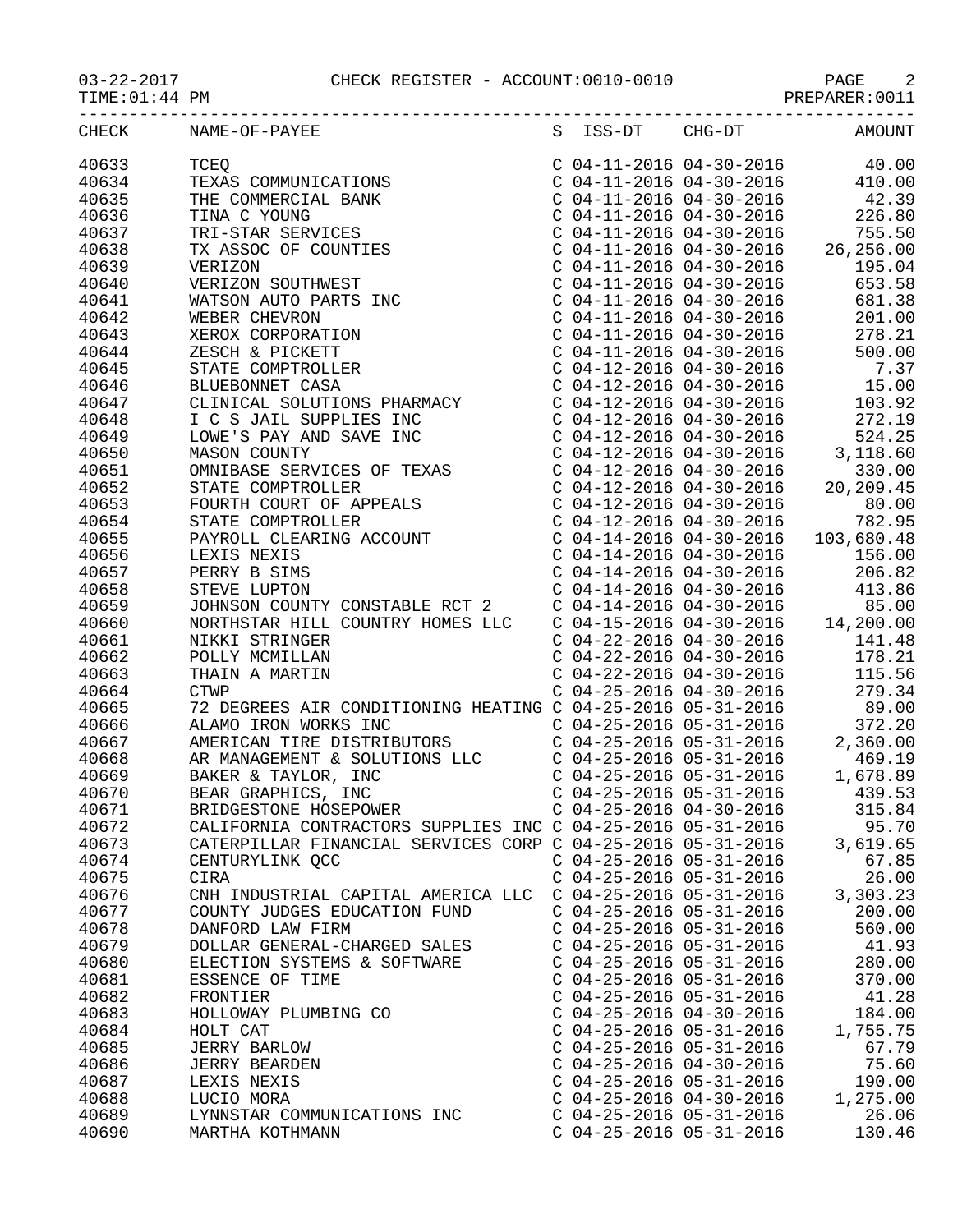03-22-2017 CHECK REGISTER - ACCOUNT:0010-0010 PAGE 3

|  | $03 - 22 - 201$ |  |
|--|-----------------|--|
|  |                 |  |

TIME:01:44 PM PREPARER:0011

| $\Gamma$ HE (<br>----- | NAN.<br>MT<br>৲⊤<br>77.T.P<br>ີ |  | ∩⊓.<br>1T T7<br>$H1 -$ | \ MK |
|------------------------|---------------------------------|--|------------------------|------|

| CHECK | NAME-OF-PAYEE                      | S ISS-DT                  | $CHG-DT$                    | <b>AMOUNT</b>                      |
|-------|------------------------------------|---------------------------|-----------------------------|------------------------------------|
| 40691 | MASON BUILDING SUPPLY & RENTAL INC |                           | $C$ 04-25-2016 05-31-2016   | 416.46                             |
| 40692 | MASON MONOGRAMS & MORE             |                           | $C$ 04-25-2016 05-31-2016   | 20.00                              |
| 40693 | MURR LAW OFFICE, P.L.L.C.          |                           | $C$ 04-25-2016 05-31-2016   | 647.50                             |
| 40694 | MCGEE COMPANY                      |                           | $C$ 04-25-2016 05-31-2016   | 84.54                              |
| 40695 | NIKKI STRINGER                     |                           |                             | $C$ 04-25-2016 05-31-2016 25.00    |
| 40696 | OVERDRIVE INC                      |                           | $C$ 04-25-2016 05-31-2016   | 180.79                             |
| 40697 | PARTS PLUS                         |                           | $C$ 04-25-2016 04-30-2016   | 103.62                             |
| 40698 | PITNEY BOWES                       |                           | $C$ 04-25-2016 05-31-2016   | 74.24                              |
| 40699 | POTTS & REILLY LLP                 |                           | $C$ 04-25-2016 04-30-2016   | 210.00                             |
| 40700 | QUILL CORPORATION                  |                           | C 04-25-2016 05-31-2016     | 248.53                             |
| 40701 | REAVIS Z WORTHAM                   |                           | $C$ 04-25-2016 04-30-2016   | 250.00                             |
| 40702 | STEVE B TOONE DBA                  |                           | $C$ 04-25-2016 05-31-2016   | 11,538.00                          |
| 40703 | TEXAS STATE DIRECTORY PRESS        |                           | $C$ 04-25-2016 05-31-2016   | 47.45                              |
| 40704 | THOMSON REUTERS - WEST             |                           | $C$ 04-25-2016 05-31-2016   | 237.00                             |
| 40705 | TKO ELECTRONICS INC                |                           | $C$ 04-25-2016 05-31-2016   | 603.17                             |
| 40706 | TRI-STAR SERVICES                  |                           | $C$ 04-25-2016 04-30-2016   | 888.31                             |
| 40707 | WEST CENTRAL WIRELESS              |                           | $C$ 04-25-2016 04-30-2016   | 67.00                              |
| 40708 | ZESCH & PICKETT                    |                           | $C$ 04-25-2016 05-31-2016   | 330.00                             |
| 40709 | SOM FRNKA DBA                      |                           |                             | $C$ 04-25-2016 04-30-2016 1,800.00 |
| 40710 | DARLA PAPE                         |                           | $C$ 04-27-2016 04-30-2016   | 277.25                             |
| 40711 | JANA RITTER                        |                           | $C$ 04-27-2016 05-31-2016   | 335.29                             |
| 40712 | TAMRA FREY                         |                           | C $04-27-2016$ $05-31-2016$ | 117.56                             |
| 40713 | TAMRA FREY                         |                           | $C$ 04-27-2016 05-31-2016   | 512.98                             |
| 40714 | 1ST MASON TITLE COMPANY            |                           | $C$ 04-27-2016 05-31-2016   | 49.00                              |
| 40715 | PAYROLL CLEARING ACCOUNT           |                           | $C$ 04-28-2016 04-30-2016   | 126,804.21                         |
| 40716 | PAM BEAM                           |                           | $C$ 04-28-2016 04-30-2016   | 102.60                             |
| 40717 | MEGAN KLAEGER                      |                           | $C$ 04-28-2016 05-31-2016   | 30.00                              |
| 40718 | TOM GREEN COUNTY                   |                           | $C$ 04-28-2016 05-31-2016   | 75.00                              |
| 40719 | TOM GREEN COUNTY                   | $C$ 04-28-2016 06-30-2016 |                             | 75.00                              |